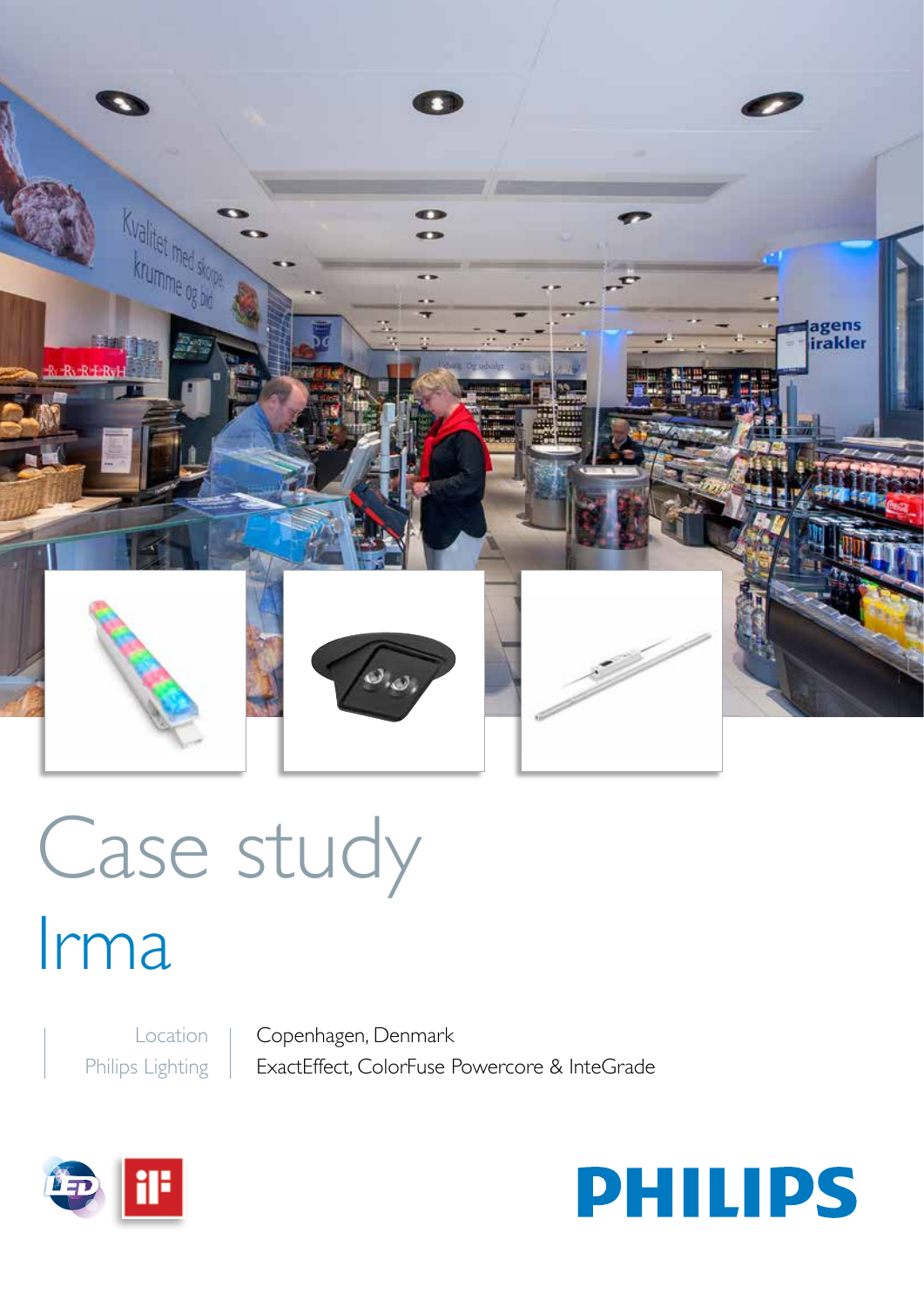

"The lighting is a good example of us choosing the best solutions for all areas."

Lars Børresen, head of department of operating and engineering

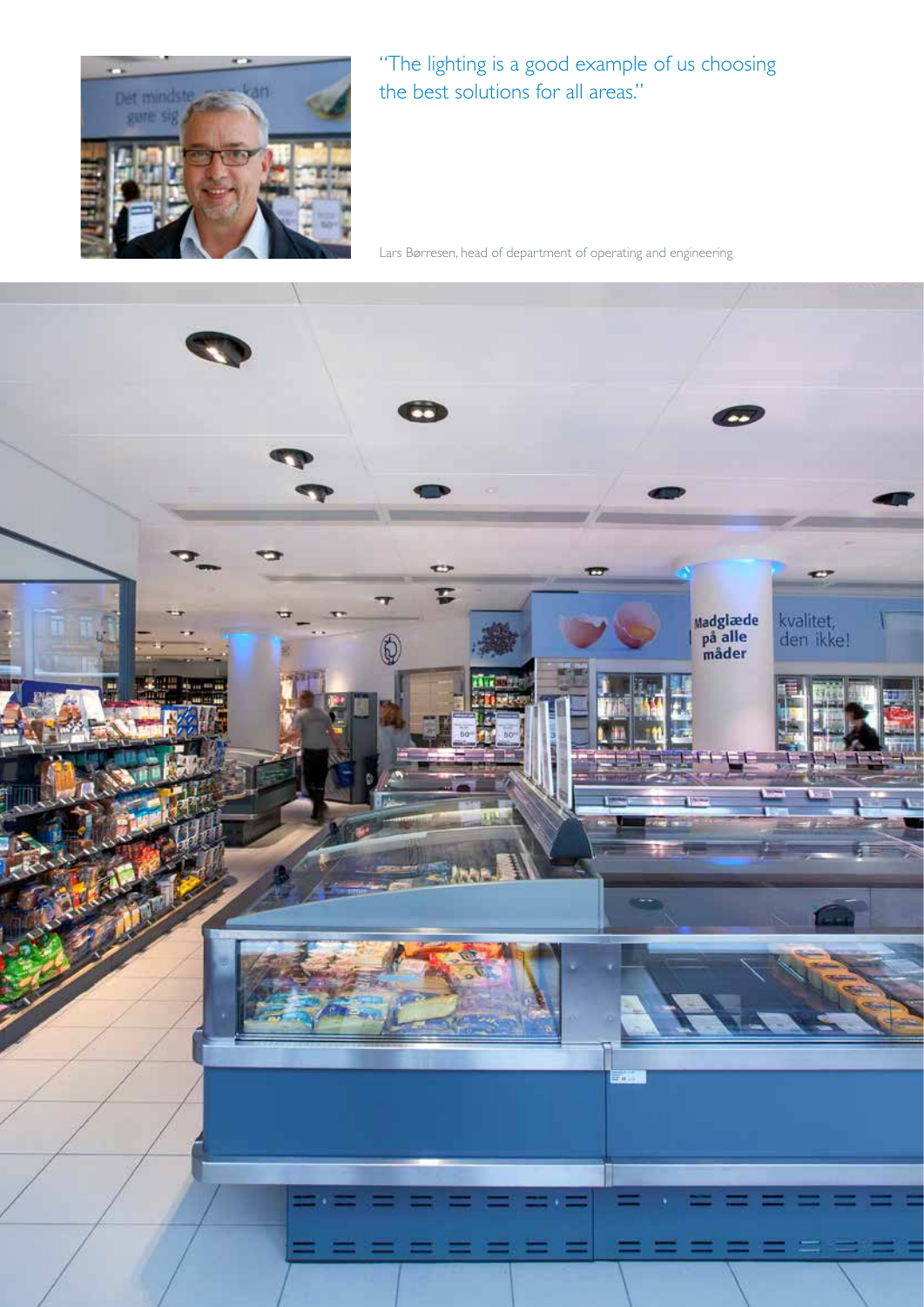### Better display of the products and great savings on electricity in the new flagship store of Irma.



#### Facts

**Client** Irma

Location Vesterbrogade 1, Copenhagen

#### Applied fixtures etc.

Ceiling luminaires: 160 pcs. ExactEffect LED ST 422B Blue illumination of pillars: 24 pcs. ColorFuse PowerCore LS 517XLED3-/RGD Refrigerators: InteGrade Value 840

#### **Background**

After the expansion of the headquarters of Danish Industry, Irma opened up a new flagship store on the 16th of May 2013. It is situated between the main entrance of Tivoli and Copenhagen City Hall square. The shop is 401 m2 and offers a long line of new concepts; for instance a strategic cooperation with the bakery Reinh Van Hauen, a cooperation with the restaurant Kong Hans Kælder in regards to the wine department, freshly brewed to-go coffee from Irma, new cash register system, brighter interior, new info-friezes with 3D effect, electronic shelf forefronts, wine racks from Montana, completely new lighting from Philips etc. Store manager Jesper Hulvej explains; "The location alone makes our shop special and with all the new solutions we are at the same time a sort of laboratory, which the whole chain will hopefully benefit from. The shop is among the largest and the customer base is quite untypical with major sales to tourists, but with approximately 2.000 customers a day we will get a valuable and straightforward response and even though we of course adapt the products all the time, the new initiatives seem to function well."

#### The Challenge

The tradition of Irma being responsible environmentally, ethically and within health is evident in the new shop. "One of the focus areas have been to limit the energy consumption and hereby the carbon emission." Tells head of operations and engineering in Irma, Lars Børresen."As an example we use remote cooling, where the cooling water is brought from the ocean and the new lighting is estimated to reduce the energy consumption to about 2/3 in comparison to metal halide lamps. Philips drew our attention to the brand new ExactEffect LED luminaires and since we have had positive experiences with a 100 % LED solution from Irma in Greve, we chose to go with the probably most advanced LED lighting system for retailers."

#### The solution

ExactEffect LED delivers high contrast and high power lighting. The reason is a highly efficient LED device combined with advanced optics from the luminaires. The precise light distribution enables use of fewer luminaires, because they can each be placed at larger distances. Together that makes ExactEffect the most energy efficient accent lighting for use in shops.

The luminaire is available with different solutions for mounting, with several levels of light and beam widths as well as different shades of white lights.

The Downlight has a completely stunning color rendering with a Ra index above 90. ExactEffect received an iF Award in 2013 for excellent product design.

#### The Benefits

In addition to the extremely low energy consumption, the LED light sources have a lifetime of approximately 50.000 burning hours in comparison to traditional lamps with a lifetime of 10.000-12.000 hours. Reliable heat management furthermore makes the LED light source and the luminaire maintenance-free. "And then the quality of light is simply the best," tells store manager Jesper Hulvej. "The color rendering highlights the products really well and provides a good atmosphere in the store."